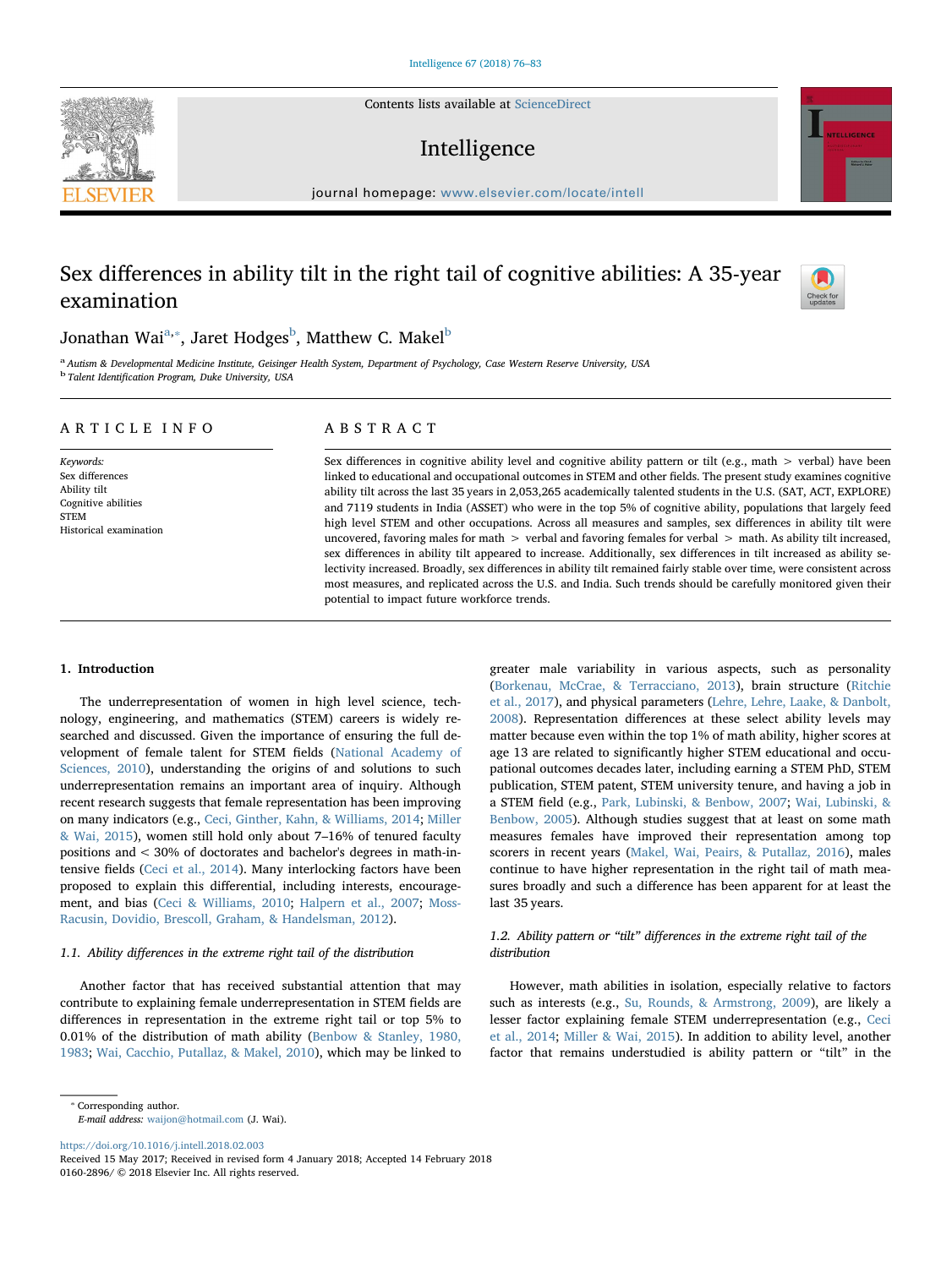J. Wai et al. *Intelligence 67 (2018) 76–83*

questions (RQs) are as follows:

- RQ1 : Are there sex differences in ability tilt in the right tail of cognitive abilities?
- RQ2 : Do sex differences increase as ability tilt increases (distance between math and verbal scores increases)?
- RQ3 : Do sex differences in ability tilt increase as ability selectivity increases (top 5%, top 1%, top 0.01% of academic ability)?
- RQ4 : Have sex differences in ability tilt changed over time?
- RQ5 : Do sex differences in ability tilt vary as a function of measure and cultural context?

#### 3. Method

## 3.1. Participants

Data from the U.S. and India came from the Duke University Talent Identification Program (Duke TIP). To qualify for participation in the Duke TIP talent search, students must score in the top 5% on a within grade standardized test either on a composite score or relevant subtest. Students then take an above-level test. In the U.S., the above-level test is either the SAT or ACT; for the younger elementary aged students, the above-level test is the ACT EXPLORE test (hereafter referred to as EXPLORE). The full samples were as follows: SAT, 1981–2015,  $N = 1,343,890$  (female = 673,756, male = 670,134), ACT, 1990–2015, N = 589,453 (female = 286,523, male = 302,930), and EXPLORE, 1996–2015,  $N = 119,922$  (female = 57,002,  $male = 62,920$ .

For the Duke TIP India talent search, the above-level test is the ASSET test by Educational Initiatives. It is not a college entrance exam, but like in the U.S., 7th standard (7th grade) Indian students qualify for talent search participation by scoring at or above the 95th percentile on their regular grade-level tests. Then, in India, students took the version of the ASSET test designed and normed for typical Indian students in the 9th or 10th grade. Thus, the ASSET serves as an above level test with sufficient headroom capacity to capture the full spectrum right-tail of test scores in comparison to grade-level tests. Males outnumbered females in India roughly 1.74 to 1 in Indian talent search participation. From 2011 to 2015, there were  $N = 7119$  Duke TIP Indian talent search participants who took the ASSET (female = 2595, male = 4523; and one student whose data were not included whose sex was not reported).

#### 3.2. Data analysis approach

In this paper, we examined math-verbal ability tilt across multiple measures in the U.S. (SAT, ACT, EXPLORE) and India (ASSET), across multiple ability levels (full sample, top 1%, top 0.01%), and across time (SAT: 1981 to 2015; ACT: 1990 to 2015; EXPLORE: 1996 to 2015; ASSET: one time point grouping, 2011 to 2015). Given that the purpose of the analysis was to determine the relationship between math/verbal ability tilt and two independent variables (sex and year), a regression model was used ([Faraway, 2014\)](#page-7-22).

#### 3.2.1. Dependent variable

This study modeled a dependent variable: tilt. Tilt was calculated by subtracting a student's verbal score from their math score  $(tilt = \text{math} - \text{verbal})$ . For the SAT this was simply SAT-Mathematics minus SAT-Verbal. For the ACT and EXPLORE tests, verbal composites were computed as an average of the Reading and English subtests (hereafter referred to as ACT-Verbal and EXPLORE-Verbal). For the ASSET test, tilt was determined by taking the difference between the ASSET-Math and ASSET-English (hereafter referred to as ASSET-Verbal).

#### 3.2.2. Independent variables

Two independent variables were assessed in the model: sex and year.

extreme right tail of cognitive abilities. Ability tilt can refer broadly to the pattern and structure of multiple abilities within an individual or group. For the purposes of this study, we examine two abilities, math and verbal (e.g., math  $>$  verbal, or verbal  $>$  math). Ability tilt on the SAT and ACT college entrance exams predict college majors and jobs in STEM and other fields [\(Coyle, Purcell, Snyder, & Richmond, 2014](#page-6-4); [Coyle, Snyder, & Richmond, 2015\)](#page-7-11) among general population samples. These findings have been proposed to support investment theories, the idea that investment in one area such as math relates positively to complimentary math and STEM outcomes, but negatively to non-complimentary verbal or humanities outcomes ([Coyle, 2018](#page-6-5)).

## 1.3. Ability tilt predicts real world outcomes decades later

Additionally, because intra-individual discrepancies in ability scores appear larger for gifted students in the right tail of cognitive abilities in comparison to general population counterparts (e.g., [Lohman,](#page-7-12) [Gambrell, & Lakin, 2008](#page-7-12)), male-female tilt differences could have more salience for the academic, occupational, and creative pursuits for high ability populations. For students within the top 1% of ability, students who scored higher on math relative to verbal ability at age 13 (on the SAT) tended toward STEM occupations decades later, whereas students who scored higher on verbal relative to math ability at age 13 tended toward humanities occupations ([Lubinski, Webb, Morelock, & Benbow,](#page-7-13) [2001;](#page-7-13) [Park et al., 2007](#page-7-7)). Such trends have also been found in even more select samples of the top 0.01% (1 in 10,000 for their age group), where the pattern of ability, not just the magnitude of ability is associated with subsequent educational, occupational, and creative accomplishments ([Kell, Lubinski, & Benbow, 2013;](#page-7-14) [Makel, Kell, Lubinski, Putallaz, &](#page-7-15) [Benbow, 2016\)](#page-7-15). Moreover, individuals who score well in both math and verbal domains have been found to be less likely to pursue careers in STEM fields than individuals who only score well in math [\(Wang,](#page-7-16) [Eccles, & Kenny, 2013](#page-7-16)). This same research showed that females are more likely than males to score well in both math and verbal domains, thus giving females "more options" than males in terms of what fields they may choose to pursue. These links between early scores in ability tilt and subsequent pursuits suggest that in addition to ability level, ability tilt should be considered when investigating female STEM underrepresentation.

#### 1.4. Ability differences across time and across cultural contexts

Examining whether ability tilt differences between males and females have remained stable or changed over time and whether ability tilt is similar in different cultural contexts is important to assess given the link between tilt and long-term STEM outcomes. One cultural context in which females may particularly face biases and barriers is in India. Males outnumber females beginning at birth ([Sen, 1992, 2003\)](#page-7-17) and literacy rates favor males [\(UNESCO, 2014](#page-7-18)). Indian female representation in STEM careers remains low ([Leggon, McNeely, & Yoon,](#page-7-19) [2015\)](#page-7-19), and females tend to have low representation among the prestigious Institutes of Technology [\(Rao, 2015\)](#page-7-20), though some have argued that highly educated females may be doing well in terms of high level STEM and business careers ([Hewlett & Rashid, 2011](#page-7-21)). [Makel, Wai, et al.](#page-7-9) [\(2016\)](#page-7-9) showed that patterns across male-female math ability differences in the extreme right tail replicate across the U.S. and India, however, it has not yet been established whether male-female ability tilt (math vs. verbal) differences in the extreme right tail replicate across cultural contexts.

#### 2. Present study

The current study examined math-verbal ability tilt in the extreme right tail at different ability levels, whether tilt changed over time across the last 35 years, and whether the pattern of math-verbal ability tilt is similar or different in the U.S. and India. Our basic research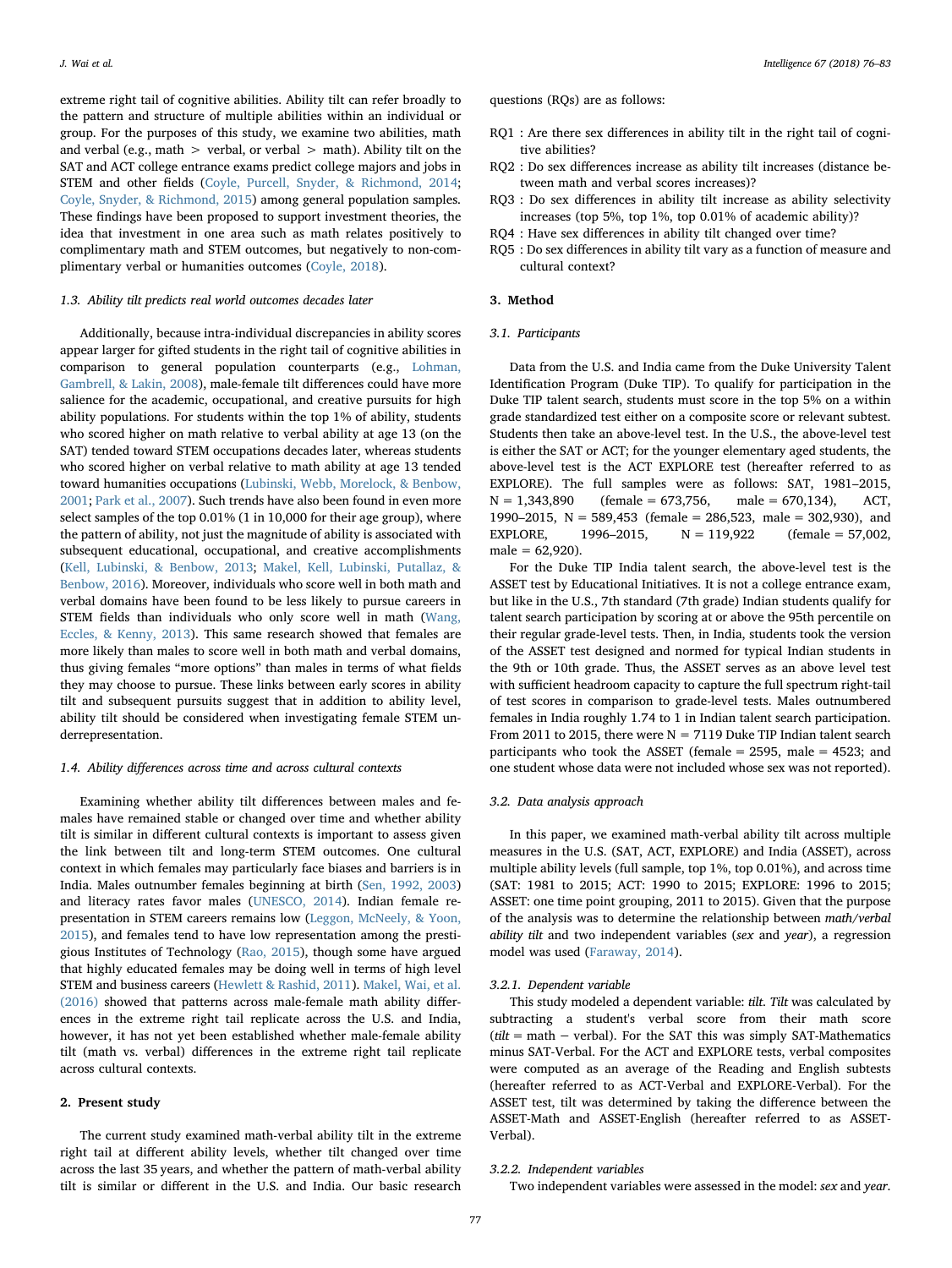Sex was coded as a binary variable where 1 indicated male and 0 indicated female. The variable year was coded in the same manner for all tests but was centered on different years. For the SAT, year was centered on 1981 (e.g., the year 1981 was coded as 0, 1982 as 1, and 1983 as 2). For the ACT, year was centered on 1990. For the EXPLORE, year was centered on 1996. Finally, for the ASSET test, year was centered on 2011.

#### 3.2.3. Regression

The purpose of this research was to ascertain if sex differences in ability tilt existed among students with high ability tilt on different standardized tests (SAT, ACT, EXPLORE, and ASSET) at different levels of ability (top 5%, top 1%, and top 0.01%). A linear regression model was used in the analysis to assess the relationship between sex and tilt. The following model was used:

## $Y ( \text{tilt})_{it} = \alpha_i + \beta_1 (\text{sex})_i + \beta_2 (\text{year})_t + \beta_3 (\text{sex})_i * (\text{year})_t + \varepsilon_{it}$

Where the tilt of a given student is predicted by their sex, the year, and the interactions between their sex and the year. Model fitting was done using R 3.3.1 (R [Core Team, 2013](#page-6-6)).

#### 3.2.4. Assumptions

The assumption of homoscedasticity was assessed through examining the error plot. Normality was assessed through an examination of the qq-plot. Multivariable collinearity was assessed through examining the correlation matrix. Because the numerical distance between the two levels of a binary variable is statistically ill-defined (in this case male and female), the linearity of the relationship between the dependent variable and independent variables cannot be assessed in a precise manner ([Faraway, 2014](#page-7-22)).

#### 3.3. Method to determine cut scores for ability level

To determine cut scores for each ability level above the full sample (i.e., top 1%, top 0.01%), cutoffs were drawn from prior research and translated into current cut scores. In 1995 the SAT was recentered, so we used conversion tables to transform scores prior to 1995 so that they would be comparable to post-1995 scores [\(Educational Testing Service,](#page-7-23) [2016\)](#page-7-23). Initial score benchmarks were drawn for the top 1% from [Achter, Lubinski, Benbow, and Eftekhari-Sanjani \(1999\)](#page-6-7), and translated into current cut scores for the SAT (SAT-M  $430 +$  or SAT-V  $450 +$ ; female =  $411,978$ , male =  $448,787$ ). The SAT percentiles for each of these cut scores in their respective distributions were used to find matching cut scores for the ACT (ACT-M  $16+$  or ACT-V  $19+$ ; female = 199,760, male = 220,055), EXPLORE (EXPLORE-M  $16 +$  or EXPLORE-V  $18+$ ; female = 34,180, male = 40,655), and ASSET (ASSET-M  $17+$  or ASSET-V  $51+$ ; female = 1707, male = 3181). Initial score benchmarks were drawn for the top 0.01% from [Lubinski et al.](#page-7-13) [\(2001\),](#page-7-13) and translated into current cut scores for the SAT (SAT-M 700+ or SAT-V 700 +; female = 1472, male = 3451). The SAT percentiles for each of these cut scores in their respective distributions was used to find matching cut scores for the ACT (ACT-M  $27+$  or ACT-V  $32+$ ; female = 1099, male = 2141), the EXPLORE (EXPLORE-M 25 or EX-PLORE-V 25; female = 804, male = 1582), and ASSET (ASSET-M  $37 +$ or ASSET-V  $67 +$ ; female = 16, male = 21). Due to the extremely small samples at the top 0.01% level for ASSET, data were not used for comparison purposes.

### 3.4. Method used to display results graphically

One goal of the present study is to assess the nature of the relationship between tilt and sex. To do this, violin plots are used to graphically represent this relationship ([Hintze & Nelson, 1998\)](#page-7-24). As stated by [Hintze and Nelson \(1998\),](#page-7-24) a violin plot extends the box plot proposed by [Tukey \(1977\)](#page-7-25) by also showing the density of the distribution. A limitation of the box plot is that it cannot graphically

display differences in distributions. A violin plot uses a density estimator to plot distributions. Further, this study uses a split violin plot wherein two densities are displayed side by side (male and female distributions). Creation of these plots was done through the use of R 3.3.1 (R [Core Team, 2013\)](#page-6-6) and the R package ggplot2 [\(Wickham, 2009](#page-7-26)).

## 4. Results

## 4.1. Assumptions

An examination of qq-plots suggested a roughly normal distribution of tilt. Of all test distributions examined, the distribution of tilt in ACT scores was the least normal, so further analyses were conducted within this sample specifically to assess whether linear regression was appropriate for all samples used in this study. Because the ACT sample is > 5000, a formal test for normality like the Shapiro-Wilk ([Shapiro &](#page-7-27) [Wilk, 1965](#page-7-27)) is inappropriate [\(Faraway, 2014](#page-7-22)). [Faraway \(2014\)](#page-7-22) suggested that with a sufficiently large sample size, non-normality can be disregarded. For example, in the case of the ACT, the sample size reported for the analysis of tilt in ACT scores is sufficiently large  $(N = 589,409)$ . In the case of homoscedasticity, the error plots were assessed (fitted values vs. residual plots). For all tests, there appeared to be a slight decrease in the error as the dependent variable increased but not to the extent that egregious heteroscedasticity could be inferred. Finally, for all tests, the correlation between the two independent variables (sex and year) was  $< 1\%$ . This provides evidence that multivariable collinearity was not present. Given this evidence, a linear regression was appropriate for this analysis across all samples.

## 4.2. RQ1: Are there sex differences in ability tilt in the right tail of cognitive abilities?

Results from the regressions for the different tests provide evidence that tilt is associated with sex. All beta coefficients for sex were statistically significant in all models (see [Tables 1 through 4](#page-2-0)). To interpret these coefficients, a reader should be reminded that the beta coefficient for sex must be considered with the coefficient for intercept in mind. A positive beta coefficient is associated with greater tilt for males toward math. Conversely a positive intercept coefficient is associated with greater tilt for females toward math whereas a negative coefficient

<span id="page-2-0"></span>

| Table 1                                                                |  |  |
|------------------------------------------------------------------------|--|--|
| Sex differences in ability tilt on the SAT test 9 ( $n = 1,343,890$ ). |  |  |

|                                                        | Beta <sup>a</sup>                           | SE         | T        | $\boldsymbol{p}$ | $LL^b$     | UL <sub>p</sub> |  |  |
|--------------------------------------------------------|---------------------------------------------|------------|----------|------------------|------------|-----------------|--|--|
| Top 5% (n = 1343,876 <sup>c</sup> [1.01]) <sup>d</sup> |                                             |            |          |                  |            |                 |  |  |
| Intercept                                              | $-11.35$                                    | 0.22       | $-50.89$ | < 0.001          | $-11.78$   | $-10.92$        |  |  |
| Year                                                   | 0.59(0.07)                                  | 0.01       | 54.87    | ${}< 0.001$      | 0.57       | 0.60            |  |  |
| Sex                                                    | 17.58 (0.11)                                | 0.32       | 55.05    | ${}< 0.001$      | 16.95      | 18.21           |  |  |
| Year * Sex                                             | 0.32(0.04)                                  | 0.02       | 21.14    | ${}< 0.001$      | 0.29       | 0.34            |  |  |
|                                                        | Top 1% ( $n = 863,146$ [1.09]) <sup>d</sup> |            |          |                  |            |                 |  |  |
| Intercept                                              | 1.68                                        | 0.13       | 12.65    | ${}< 0.001$      | 1.43       | 1.93            |  |  |
| Year                                                   | < 0.01(0.02)                                | ${}< 0.01$ | 13.94    | ${}< 0.001$      | ${}< 0.01$ | ${}< 0.01$      |  |  |
| Sex                                                    | 29.73 (0.17)                                | 0.18       | 161.57   | < 0.001          | 29.37      | 30.08           |  |  |
| Year * Sex                                             | $< 0.01$ ( $< 0.01$ )                       | ${}< 0.01$ | 0.44     | 0.662            | $-0.01$    | 0.01            |  |  |
| Top 0.01% $(n = 5019 [2.36])^d$                        |                                             |            |          |                  |            |                 |  |  |
| Intercept                                              | 28.82                                       | 3.79       | 7.61     | ${}< 0.001$      | 21.39      | 36.24           |  |  |
| Year                                                   | 0.03(0.13)                                  | ${}< 0.01$ | 4.51     | ${}< 0.001$      | 0.02       | 0.04            |  |  |
| Sex                                                    | 97.57 (0.29)                                | 4.56       | 21.57    | ${}< 0.001$      | 88.23      | 106.11          |  |  |
| Year * Sex                                             | $-0.02(-0.08)$                              | ${}< 0.01$ | 2.41     | 0.016            | $-0.03$    | 0.01            |  |  |

<span id="page-2-1"></span><sup>a</sup> The first number indicates the beta coefficient, the number in parentheses is the standardized beta coefficient.

<span id="page-2-2"></span> $^{\rm b}$  The LL and the UL indicate the lower limit and the upper limit of the 95% confidence interval.

<span id="page-2-3"></span><sup>c</sup> 14 students selected a category other than male or female for their sex.

<span id="page-2-4"></span> $^{\rm d}$  The total number of male and female students; the number in brackets indicates the ratio of males to females.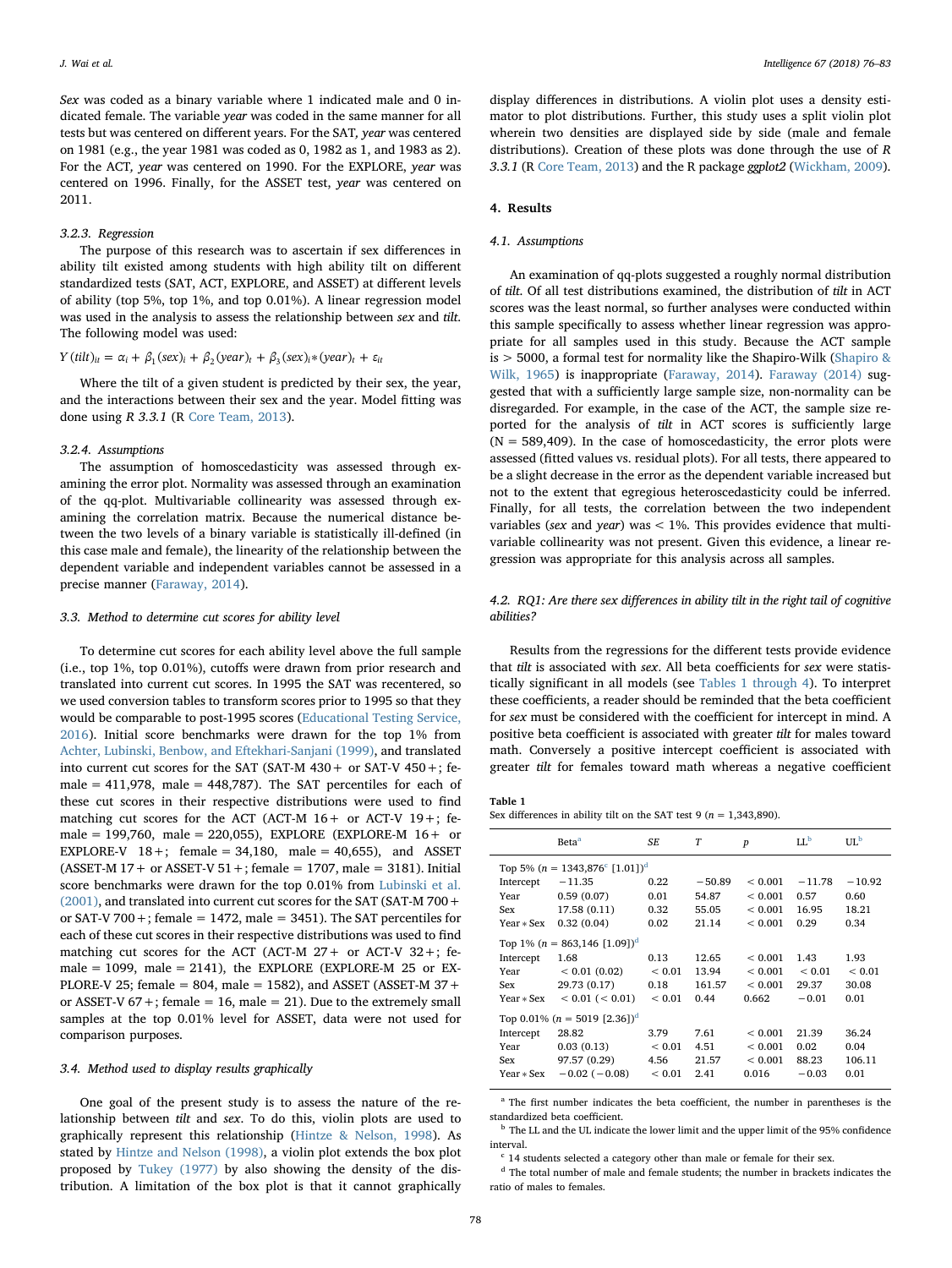#### Table 2

Sex differences in ability tilt on the ACT test ( $n = 589,453$ ).

|                                             | Beta <sup>a</sup>                           | SE            | T      | $\boldsymbol{p}$ | IL <sub>p</sub> | UL <sub>p</sub> |  |
|---------------------------------------------|---------------------------------------------|---------------|--------|------------------|-----------------|-----------------|--|
| Top 5% ( $n = 589,453$ [1.05]) <sup>c</sup> |                                             |               |        |                  |                 |                 |  |
| Intercept                                   | $-1.93$                                     | 0.01          | 260.48 | ${}< 0.001$      | $-1.95$         | $-1.91$         |  |
| Year                                        | < 0.01(0.06)                                | ${}_{< 0.01}$ | 4.74   | ${}< 0.001$      | 0.01            | 0.01            |  |
| Sex                                         | $-0.28(0.17)$                               | 0.02          | 11.45  | ${}< 0.001$      | $-0.32$         | $-0.24$         |  |
| $Year * Sex$                                | 0.09(0.04)                                  | ${}_{< 0.01}$ | 89.35  | ${}< 0.001$      | 0.08            | 0.09            |  |
|                                             | Top 1% ( $n = 429,746$ [1.08]) <sup>c</sup> |               |        |                  |                 |                 |  |
| Intercept                                   | $-2.52$                                     | 0.01          | 270.30 | ${}< 0.001$      | $-2.55$         | $-2.50$         |  |
| Year                                        | $< 0.01$ ( $< 0.01$ )                       | ${}_{< 0.01}$ | 1.48   | 0.139            | 0.01            | 0.01            |  |
| Sex                                         | 0.19(0.02)                                  | 0.03          | 5.88   | ${}< 0.001$      | 0.13            | 0.25            |  |
| Year * Sex                                  | 0.08(0.01)                                  | ${}_{< 0.01}$ | 63.61  | < 0.001          | 0.01            | 0.01            |  |
| Top 0.01% ( $n = 3697$ [1.67]) <sup>c</sup> |                                             |               |        |                  |                 |                 |  |
| Intercept                                   | $-7.21$                                     | 0.20          | 36.80  | ${}< 0.001$      | $-7.58$         | $-6.80$         |  |
| Year                                        | < 0.01(0.06)                                | ${}< 0.01$    | 3.91   | ${}< 0.001$      | 0.01            | 0.01            |  |
| Sex                                         | 8.15 (0.49)                                 | 0.75          | 10.82  | ${}< 0.001$      | 6.68            | 9.62            |  |
| Year * Sex                                  | $-0.02$ ( $< 0.01$ )                        | 0.03          | 0.80   | 0.426            | $-0.08$         | 0.04            |  |

<span id="page-3-0"></span><sup>a</sup> The first number indicates the beta coefficient, the number in parentheses is the standardized beta coefficient.

<span id="page-3-1"></span> $^{\rm b}$  The LL and the UL indicate the lower limit and the upper limit of the 95% confidence interval. Further, confidence intervals are rounded to 0.01 when the value is between 0.0049 and 0.

<span id="page-3-2"></span><sup>c</sup> The total number of male and female students; the number in brackets indicates the ratio of males to females.

#### Table 3

Sex differences in ability tilt on the EXPLORE test ( $n = 119,922$ ).

|                                             | <b>Beta</b> <sup>a</sup>                  | SE            | T        | $\boldsymbol{p}$ | LI <sub>p</sub> | UL <sup>b</sup> |  |
|---------------------------------------------|-------------------------------------------|---------------|----------|------------------|-----------------|-----------------|--|
| Top 5% ( $n = 119,922$ [1.11]) <sup>c</sup> |                                           |               |          |                  |                 |                 |  |
| Intercept                                   | $-2.33$                                   | 0.03          | $-77.85$ | ${}< 0.001$      | $-2.39$         | $-2.27$         |  |
| Year                                        | 0.04(0.06)                                | ${}< 0.01$    | 15.64    | ${}< 0.001$      | 0.04            | 0.04            |  |
| Sex                                         | 1.13(0.17)                                | 0.04          | 27.53    | ${}< 0.001$      | 1.05            | 1.21            |  |
| Year * Sex                                  | 0.02(0.04)                                | ${}< 0.01$    | 6.82     | ${}< 0.001$      | 0.02            | 0.03            |  |
|                                             | Top 1% $(n = 79,148$ [1.16]) <sup>c</sup> |               |          |                  |                 |                 |  |
| Intercept                                   | $-2.74$                                   | 0.04          | $-65.41$ | < 0.001          | $-2.82$         | $-2.66$         |  |
| Year                                        | 0.03(0.05)                                | ${}< 0.01$    | 9.11     | ${}< 0.001$      | 0.03            | 0.03            |  |
| Sex                                         | 1.48(0.19)                                | 0.06          | 25.79    | ${}< 0.001$      | 1.36            | 1.60            |  |
| Year * Sex                                  | 0.03(0.05)                                | ${}_{< 0.01}$ | 6.53     | ${}< 0.001$      | 0.03            | 0.03            |  |
| Top 0.01% ( $n = 4410$ [1.20]) <sup>c</sup> |                                           |               |          |                  |                 |                 |  |
| Intercept                                   | $-3.85$                                   | 0.32          | $-12.14$ | < 0.001          | $-4.48$         | $-3.23$         |  |
| Year                                        | 0.01(0.01)                                | 0.02          | 0.25     | 0.804            | $-0.03$         | 0.05            |  |
| Sex                                         | 3.69(0.35)                                | 0.42          | 8.85     | ${}< 0.001$      | 2.87            | 4.51            |  |
| Year * Sex                                  | $< 0.01$ ( $< 0.01$ )                     | 0.03          | $-0.16$  | 0.871            | $-0.05$         | 0.06            |  |
|                                             |                                           |               |          |                  |                 |                 |  |

<span id="page-3-3"></span><sup>a</sup> The first number indicates the beta coefficient, the number in parentheses is the standardized beta coefficient.

<span id="page-3-4"></span> $<sup>b</sup>$  The LL and the UL indicate the lower limit and the upper limit of the 95% confidence</sup> interval.

<span id="page-3-5"></span>The total number of male and female students; the number in brackets indicates the ratio of males to females.

provides evidence for a greater tilt toward verbal. For example, as shown in [Table 1](#page-2-0), in the SAT (top 0.01%), the beta coefficient for tilt is 97.57 ( $SE = 4.52$ ) and the intercept coefficient was 28.82 ( $SE = 3.79$ ). This suggests that males and females in the top 0.01% are more tilted toward mathematics than verbal but that males are, on average, 97.57 points more tilted than females.

#### 4.3. RQ2: Do sex differences increase as ability tilt increases?

The violin plots in [Figs. 1 through 4](#page-4-0) show that sex differences increase as ability tilt increases. Further, statistical evidence is provided through an examination of the regression coefficients. The regression coefficients for the top 0.01% for each testing measure are outside of the confidence intervals of the top 5% and top 1%. This provides strong evidence that the regression coefficients are statistically different and greater. For example, the confidence interval for the beta coefficient for

| J. Wai et al. | Intelligence 67 (2018) 76-83 |
|---------------|------------------------------|
|---------------|------------------------------|

## Table 4

Sex differences in ability tilt on the ASSET test in India ( $n = 7119$ ).

|                                        | <b>Beta</b> <sup>a</sup>                                                                                        | SF.                          | T                                        | $\boldsymbol{p}$                            | LI <sub>p</sub>                        | UL <sub>p</sub>                     |
|----------------------------------------|-----------------------------------------------------------------------------------------------------------------|------------------------------|------------------------------------------|---------------------------------------------|----------------------------------------|-------------------------------------|
| Intercept<br>Year<br>Sex<br>Year * Sex | Top 5% ( $n = 7,116^{\circ}$ [1.74]) <sup>d</sup><br>$-28.44$<br>$-2.03(-0.27)$<br>6.42(0.30)<br>$-0.18(-0.02)$ | 0.35<br>0.13<br>0.44<br>0.17 | $-81.46$<br>$-15.29$<br>14.60<br>$-1.08$ | ${}_{0.001}$<br>< 0.001<br>< 0.001<br>0.280 | $-29.13$<br>$-2.28$<br>5.56<br>$-0.51$ | $-27.75$<br>$-1.78$<br>7.28<br>0.15 |
| Intercept<br>Year<br>Sex<br>Year * Sex | Top 1% $(n = 4887 [1.86])^d$<br>$-28.54$<br>$-2.57(-0.33)$<br>7.58(0.32)<br>$-0.16(-0.02)$                      | 0.46<br>0.17<br>0.56<br>0.21 | $-62.34$<br>$-15.43$<br>13.50<br>$-0.75$ | ${}_{0.001}$<br>< 0.001<br>< 0.001<br>0.453 | $-29.44$<br>$-2.90$<br>6.48<br>$-0.57$ | $-27.64$<br>$-2.24$<br>8.68<br>0.25 |

<span id="page-3-6"></span><sup>a</sup> The first number indicates the beta coefficient, the number in parentheses is the standardized beta coefficient.

<span id="page-3-7"></span><sup>b</sup> The LL and the UL indicate the lower limit and the upper limit of the 95% confidence interval.

<span id="page-3-8"></span>3 students selected a category other than male or female for their sex.

<span id="page-3-9"></span><sup>d</sup> The total number of male and female students; the number in brackets indicates the ratio of males to females.

the math tilt for sex in the regression for the top 0.01% of SAT takers is 88.23 to 106.11. Conversely, the confidence interval for the top 1% is 29.36 to 30.06. Clearly these confidence intervals do not overlap.

## 4.4. RQ3: Do sex differences in ability tilt increase as ability selectivity increases?

As shown in [Tables 1 through 4](#page-2-0), in all cases (save one), the beta coefficient for sex increased as selectivity increased. This suggests that, as ability selectivity increases (top 5%, top 1%, top 0.01%), males were increasingly tilted toward mathematics than females. This provides evidence that the presence of ability tilt in a population is associated with ability selectivity. This is illustrated in the split violin plots in [Figs. 1 through 4](#page-4-0); the shapes of the violin plots change as ability selectivity increases. In particular, the distribution of tilt shifts more extreme. These plots provide a visual confirmation that ability tilt increases as selectivity increases.

The only case where the coefficient for sex did not increase as ability selectivity increased was for the ACT from the top 5% to top 1%. An examination of the violin plot does suggest a difference in the distribution of tilt. A further examination of coefficients suggests that the sex differences are explained through the interaction of sex and year given the relatively larger coefficient of 0.08.

#### 4.5. RQ4: Have sex differences in ability tilt changed over time?

The effect of year on ability tilt is dependent upon ability selectivity. For students in the top 5%, the effect of year was a significant predictor as well as a practically significant predictor. For example, in the case of the SAT, students in the top 5% of ability had a coefficient of 0.59  $(SE = 0.01)$ . After 30 years, this means that tilt would increase by roughly 17.7 points overall. For students in the top 1% and top 0.01%, there are significant coefficients but they are not likely practically significant. Again, using the SAT as an example, the coefficient was 0.03 ( $SE$  < 0.01). In the same 30 year time frame, this would equate to less than a 1 point increase in tilt. Thus, there is evidence that sex differences in ability tilt meaningfully changed in our sample between 1980 and 2016, but not for students in the top 1% and top 0.01%.

### 4.6. RQ5: Do sex differences in ability tilt vary as a function of measure and cultural context?

The relationship between sex and tilt does not vary as a function of measure when the results for the SAT, ACT, and EXPLORE are examined (see [Tables 1 through 4\)](#page-2-0). In all cases, there was a pattern of males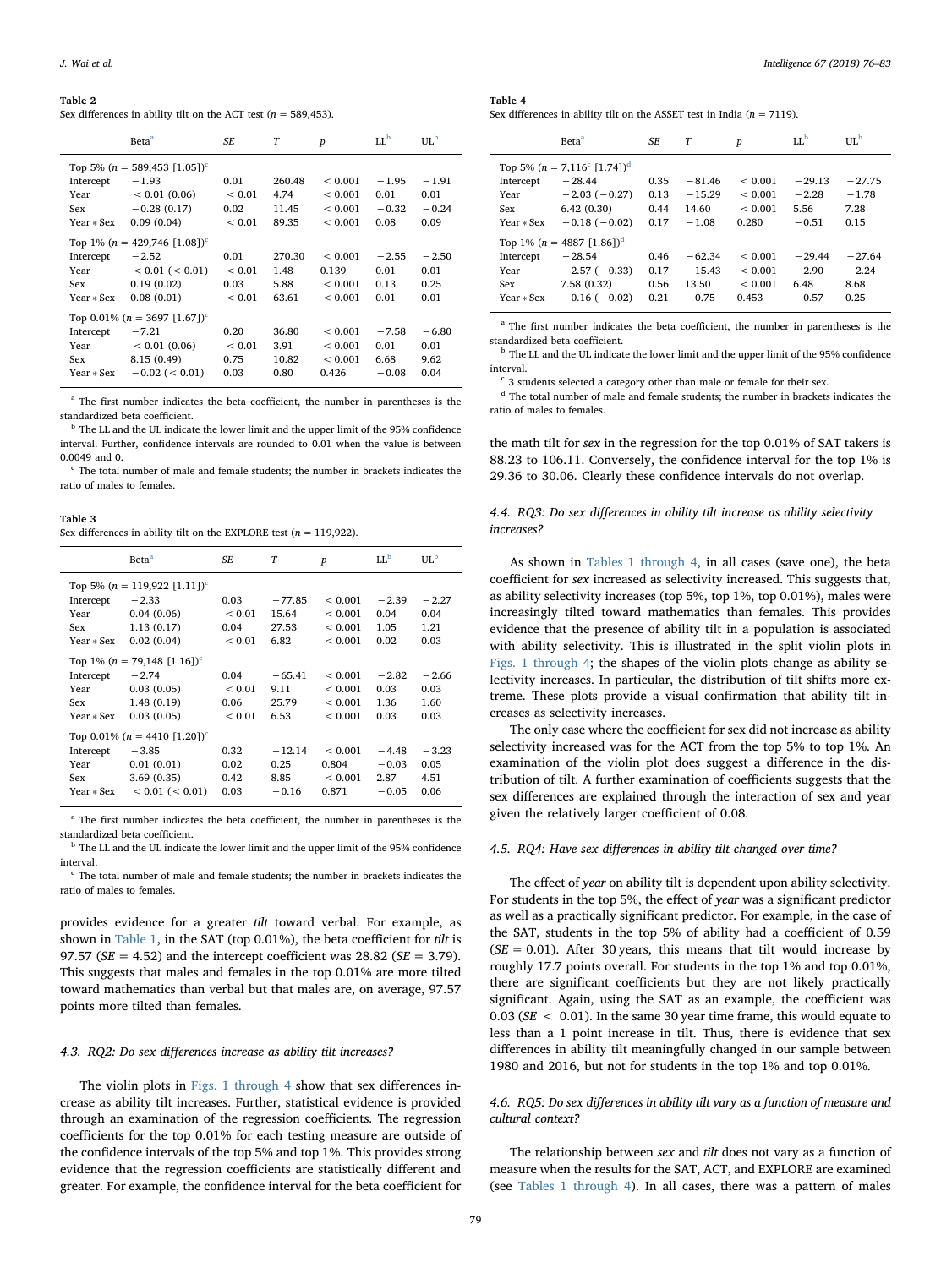<span id="page-4-0"></span>

Fig. 1. Split violin plots of the distribution of academic tilt by level of ability and sex. Tilt is the student's SAT math score minus their SAT verbal score. If the value on the x axis is negative this indicates a tilt favoring verbal ability, whereas if the value on the x axis is positive this indicates a tilt favoring math ability.



Fig. 2. Split violin plots of the distribution of academic tilt by level of ability and sex. Tilt is the student's ACT-Math score minus their ACT-Verbal score. ACT-Verbal was an average of the Reading and English subtests. If the value on the x axis is negative this indicates a tilt favoring verbal ability, whereas if the value on the x axis is positive this indicates a tilt favoring math ability.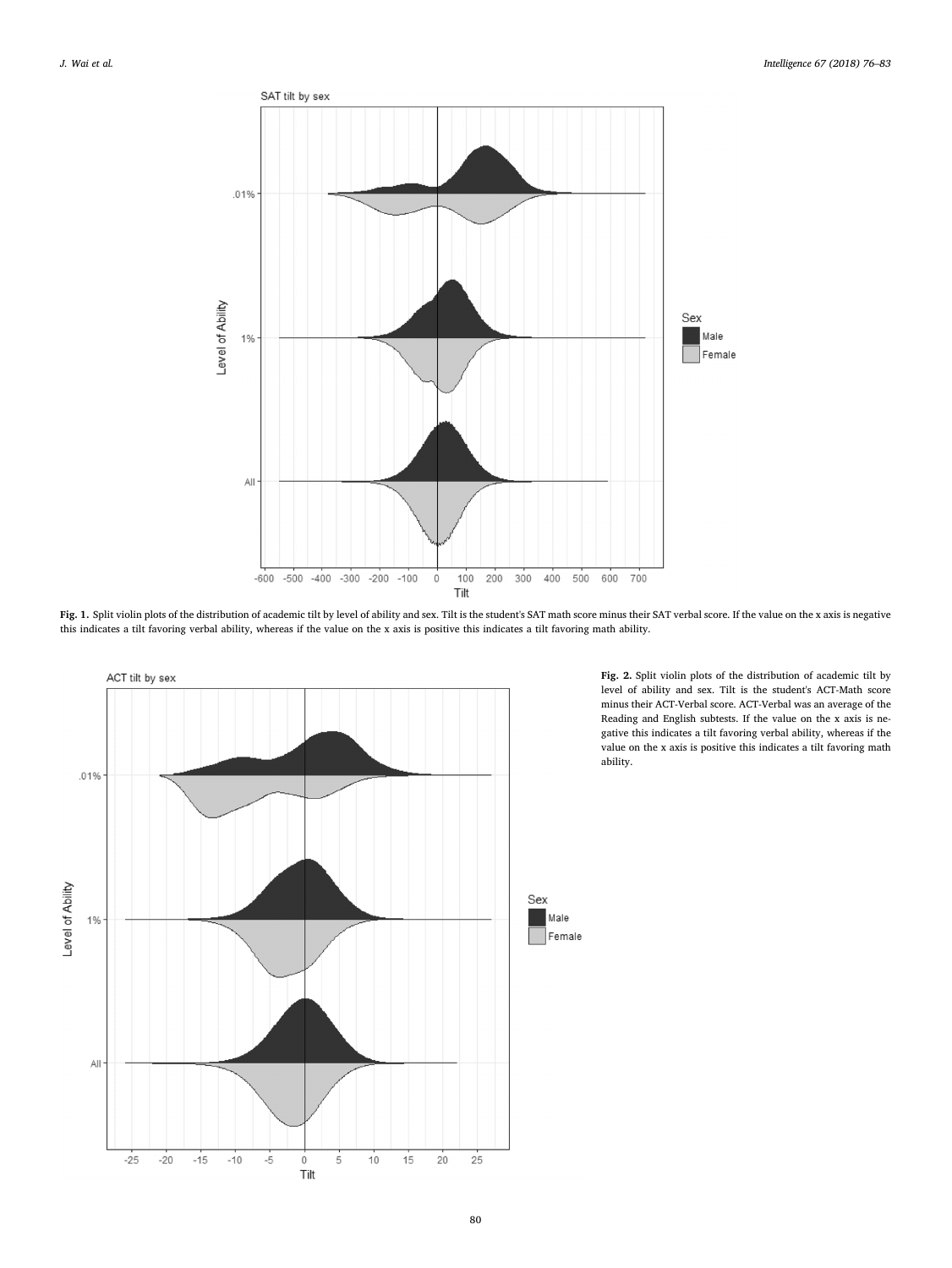

Fig. 3. Split violin plots of the distribution of academic tilt by level of ability and sex. Tilt is the student's EXPLORE-Math score minus their EXPLORE-Verbal score. Explore-Verbal was an average of the Reading and English subtests. If the value on the x axis is negative this indicates a tilt favoring verbal ability, whereas if the value on the x axis is positive this indicates a tilt favoring math ability.



Fig. 4. Split violin plots of the distribution of academic tilt by level of ability and sex. Tilt is the student's ASSET-Math score minus their ASSET-Verbal score (i.e., the ASSET-English test). The ASSET test is a sample from India. If the value on the x axis is negative this indicates a tilt favoring verbal ability, whereas if the value on the x axis is positive this indicates a tilt favoring math ability. Due to the extremely small samples at the top 0.01% level for ASSET, data were not used for comparison purposes.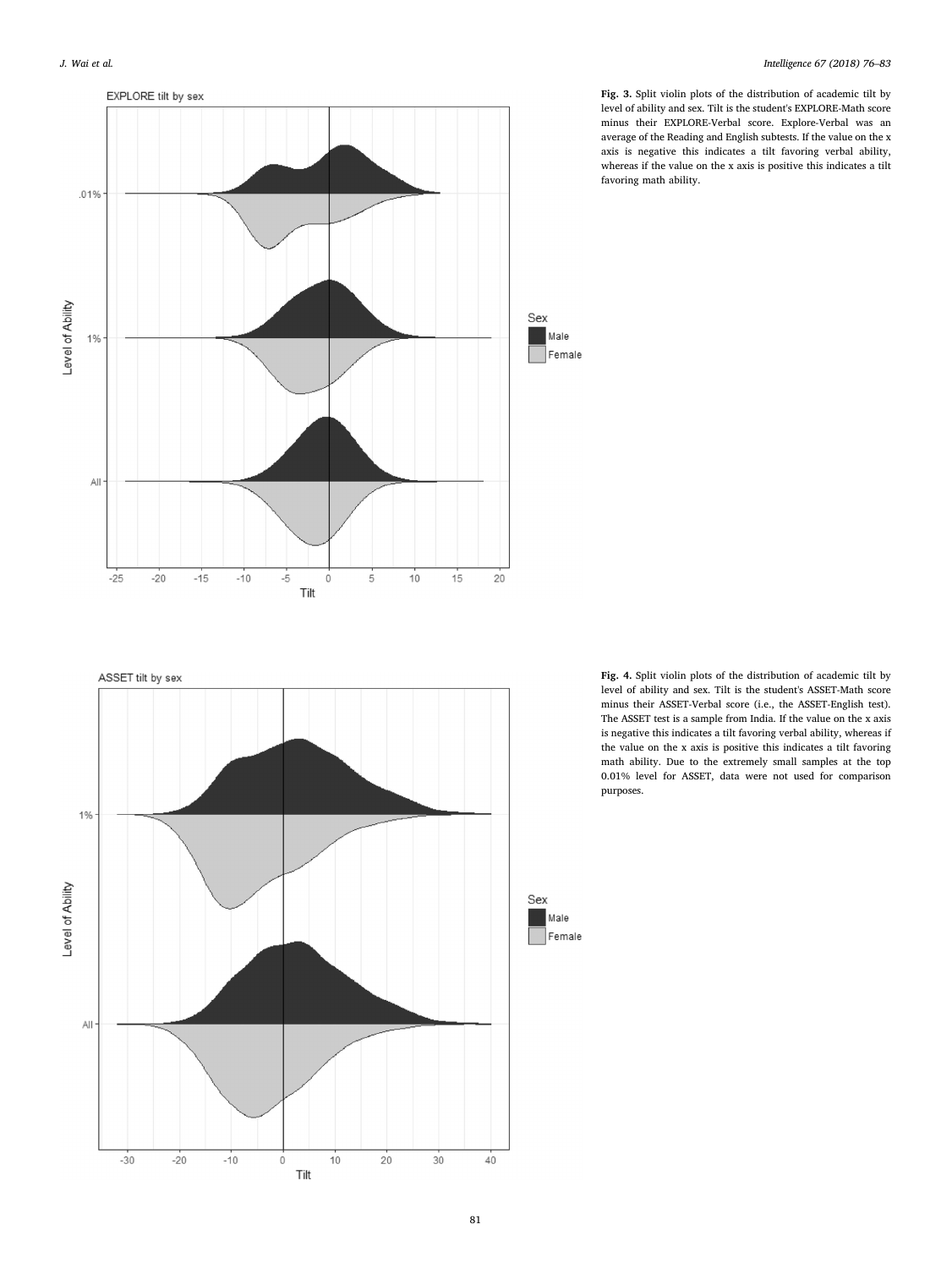having higher tilt than females. Further, there was a pattern of increasing tilt as selectivity increased. This suggests that the presence of tilt is not associated with the measure used. For the ASSET test in India, the pattern of tilt seen in the SAT, ACT, and EXPLORE test was observed. This suggested that tilt is not associated with cultural context. A visualization of these findings can be seen in the split violin plots in [Figs. 1 through 4.](#page-4-0)

#### 5. Discussion

The present study builds upon prior work examining sex differences in the right tail of cognitive abilities [\(Makel, Wai, et al., 2016](#page-7-9); [Wai](#page-7-4) [et al., 2010\)](#page-7-4) as well as in ability pattern (Kell et al., 2013; [Makel, Kell,](#page-7-15) [et al., 2016](#page-7-15); [Park et al., 2007\)](#page-7-7) by examining the additional role of sex differences in the right tail of math-verbal cognitive ability tilt in the U.S. and India. Overall, it appears that there are sex differences in ability tilt and such differences increase as ability tilt increases. As ability selectivity increased, tilt also became more extreme. In general, there was no evidence that ability tilt changed over time across multiple tests, something found by prior researchers using different samples and measures across a different time span ([Hedges & Nowell, 1995](#page-7-28)). Findings broadly replicated across the U.S. and India.

Given that in the U.S. top 0.01% on math ability on the SAT and ACT there are currently about 2.5 males for every female [\(Makel, Wai,](#page-7-9) [et al., 2016](#page-7-9)), and that we found that there are more males than females with positive math tilt and more females with positive verbal tilt in the top 0.01% (ACT, SAT, EXPLORE), ability tilt favoring males on math ability in the extreme right tail of cognitive abilities may play a role in the underrepresentation of women in STEM. Also, moving from the top 5% to the top 1%, to the top 0.01% showed that as ability selectivity increased, math-verbal tilt ratios favoring sex differences also increased.

Prior research showed that even within the extreme right tail of abilities, more math ability ([Wai et al., 2005](#page-7-8)) and math  $>$  verbal ability tilt [\(Coyle et al., 2014, 2015;](#page-6-4) [Park et al., 2007\)](#page-7-7) matters for STEM major choice and eventual high level STEM careers. The current findings contribute to the empirical evidence of relevant factors in the discussion surrounding female representation in high level STEM careers ([Ceci et al., 2014;](#page-6-0) [Halpern et al., 2007\)](#page-7-2) by showing that in addition to math ability, math > verbal ability tilt has been fairly unchanged across the last 35 years. Data from this paper, when connected to this body of prior work, suggests that math abilities (in relation to verbal abilities) likely remain a factor in contributing to the explanation of the underrepresentation of women in high level STEM careers.

### 5.1. Limitations and future directions

Multiple measures were utilized in this study to determine whether the broad pattern of ability tilt and changes over time were measure and sample specific or potentially more robust through replication pattern. Broadly, in the right tail of cognitive abilities, it appears that sex differences in ability tilt exist, and that over time, ability tilt is fairly stable. However, it's unclear whether findings on measures over time might have been caused by factors such as potential ceiling effects on measures (e.g., [Wai, Putallaz, & Makel, 2012](#page-7-29)), the removal of certain items to reduce gender differences (e.g., [Loewen, Rosser, & Katzman,](#page-7-30) [1988\)](#page-7-30), or the differing content across the measures examined given revamping of tests (e.g., [Kobrin & Melican, 2007](#page-7-31); [Lohman & Lakin,](#page-7-32) [2009\)](#page-7-32).

Because the U.S. and Indian samples in this study had no overlap in the tests they took, we could not develop a direct concordance across these samples, limiting what we can state about the degree of tilt differences across these two cultural contexts [\(Makel, Wai, et al., 2016](#page-7-9)). The broad pattern across the U.S. and India regarding math-verbal ability tilt replicated in pattern, though differed in degree to some extent. Compared to the U.S. samples, the Indian sample was relatively

smaller, though the general patterns appeared to replicate across these two contexts.

It should be noted it is likely that the magnitude of the selectivity level moderator (top 5%, top 1%, top 0.01%) is underestimated. In the analysis, the ratio of male to females was skewed toward males. This skew increased as selectivity increased. This unbalanced design can lead to the true effect being greater than what is reported. In other words, it is possible that the magnitude of tilt is greater than what is reported in this research.

Further, it is important to note that in an examination of scores in the top 0.01% of test takers that underlying statistical assumptions of hypothesis testing are not always ideal. Extreme value theory is the statistical theory governing the behavior of distributions at the extreme ends of the normal distribution ([de Haan & Ferreira, 2007](#page-7-33)). Given the population, the normal distribution used in the analysis is likely to misestimate the true effect. In essence, it is possible that a generalized pareto distribution with a finite maximum is a more appropriate distribution to use in analysis ([de Haan & Ferreira, 2007\)](#page-7-33).

To mirror prior investigations of ability tilt in gifted (e.g., [Lubinski](#page-7-13) [et al., 2001](#page-7-13); [Park et al., 2007](#page-7-7)) and general population (e.g., [Coyle et al.,](#page-6-4) [2014, 2015](#page-6-4)) samples, we compared math to verbal tilt only. The ACT, EXPLORE, and ASSET all include science and writing measures, and none of these measures include spatial abilities (e.g., [Kell, Lubinski,](#page-7-34) [Benbow, & Steiger, 2013;](#page-7-34) [Wai, Lubinski, & Benbow, 2009](#page-7-35)). Measures including spatial abilities may be worth investigating in future research given their potential link to later STEM outcomes.

#### 5.2. Conclusion

Overall, we found that ability tilt did not change broadly. Prior research shows that within general population samples and right tail ability samples more math ability and math > verbal ability tilt in adolescence is related to the earning of STEM PhDs, STEM publications, STEM patents, and ending up in a STEM occupation many years later and more verbal ability and verbal > math ability tilt in adolescence is related to the earning of verbal and humanities outcomes many years later. Our findings in this study confirm adolescent sex differences in ability tilt in the right tail broadly. Such male-female ability tilt differences should therefore be taken into consideration when examining the underrepresentation of women in math or STEM careers and men in verbal or humanities careers. When combined with research on sex differences in interests (Su [et al., 2009](#page-7-10)), these ability tilt patterns may become more relevant. Such trends should be monitored in the future.

#### References

- <span id="page-6-7"></span>Achter, J. A., Lubinski, D., Benbow, C. P., & Eftekhari-Sanjani, H. (1999). Assessing vocational preferences among gifted adolescents adds incremental validity to abilities: A discriminant analysis of educational outcomes over a 10-year interval. Journal of Educational Psychology, 91, 777–786. [http://dx.doi.org/10.1037/0022-0663.91.4.](http://dx.doi.org/10.1037/0022-0663.91.4.777) [777](http://dx.doi.org/10.1037/0022-0663.91.4.777).
- <span id="page-6-2"></span>Benbow, C. P., & Stanley, J. C. (1980). Sex differences in mathematical ability: Fact or artifact? Science, 210, 1262–1264. [http://dx.doi.org/10.1126/science.7434028.](http://dx.doi.org/10.1126/science.7434028)
- [Benbow, C. P., & Stanley, J. C. \(1983\). Sex di](http://refhub.elsevier.com/S0160-2896(17)30124-1/rf0015)fferences in mathematical reasoning ability: More facts. [Science, 222](http://refhub.elsevier.com/S0160-2896(17)30124-1/rf0015), 1029–1031.
- <span id="page-6-3"></span>Borkenau, P., McCrae, R. R., & Terracciano, A. (2013). Do men vary more than women in personality? A study in 51 cultures. Journal of Research in Personality, 47, 135–144. [http://dx.doi.org/10.1016/j.jrp.2012.12.001.](http://dx.doi.org/10.1016/j.jrp.2012.12.001)
- <span id="page-6-0"></span>Ceci, S. J., Ginther, D. K., Kahn, S., & Williams, W. M. (2014). Women in academic science: A changing landscape. Psychological Science in the Public Interest, 15, 75–141. [http://dx.doi.org/10.1177/1529100614541236.](http://dx.doi.org/10.1177/1529100614541236)
- <span id="page-6-1"></span>Ceci, S. J., & Williams, W. M. (2010). [The mathematics of sex: How biology and society](http://refhub.elsevier.com/S0160-2896(17)30124-1/rf0030) [conspire to limit talented women and girls.](http://refhub.elsevier.com/S0160-2896(17)30124-1/rf0030) New York, NY: Oxford University Press. Core Team, R. (2013). R: A language and environment for statistical computing. Vienna,
- <span id="page-6-6"></span>Austria: R Foundation for Statistical Computing. [http://www.R-project.org/.](http://www.R-project.org/)
- <span id="page-6-5"></span>Coyle, T. R. (2018). Non-g residuals of group factors predict ability tilt, college majors, and jobs: A non-g nexus. Intelligence, 67, 19–25. [http://dx.doi.org/10.1016/j.intell.](http://dx.doi.org/10.1016/j.intell.2017.12.003) [2017.12.003](http://dx.doi.org/10.1016/j.intell.2017.12.003).
- <span id="page-6-4"></span>Coyle, T. R., Purcell, J. M., Snyder, A. C., & Richmond, M. C. (2014). Ability tilt on the SAT and ACT predicts specific abilities and college majors. Intelligence, 46, 18–24. <http://dx.doi.org/10.1016/j.intell.2014.04.008>.